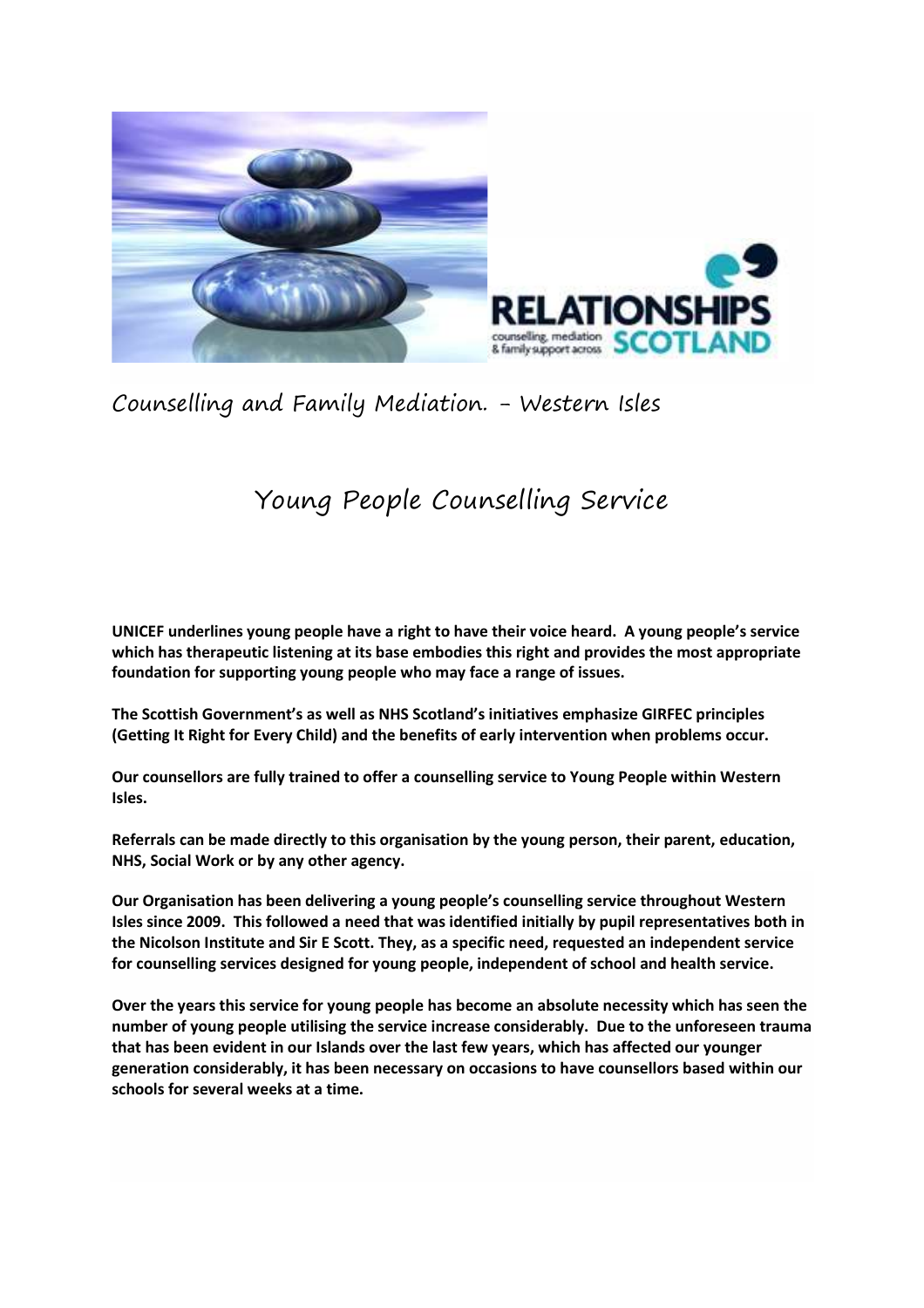#### **YOUNG PEOPLE COUNSELLING SERVICE:**

**Counselling offers children and young people a space to talk about their thoughts and feelings in a safe environment. It helps them to share any worries or problems they may have and to build their confidence and self-esteem. Children and young people are able to speak with one of our counsellors who are trained to Diploma level and who are able to offer therapy whilst enabling the child/young person to feel heard and trust the process.**

#### **How can counselling help a young person?**

**It can be difficult for children and/or young people to be able to talk to parents or family members about what they are thinking and feeling. Talking to someone outside of the family can help your child to build trust, feel heard, and feel safe whilst learning to gain coping strategies and make sense of the world they live in.** 

#### **Our Counsellors**

**All of our counsellors at Counselling and Family Mediation – Western Isles adhere to the British Association for Counselling and Psychotherapy's Code of Ethics and practice for Counsellors. We are also members of Relationships Scotland and COSCA .**

**We have a diverse team of professional counsellors who are qualified to Diploma Level All counsellors are required to have supervision. Good counselling practice requires regular supervision, and our counsellors receive individual supervision on a monthly basis and group supervision (10 hours annually), both of which ensure good counselling standards are maintained.**

#### **The Counselling Process**

**Our Service Manager offers all young people referred a short assessment interview. This ensures the young person is provided with all the relevant information regarding our organisation, whilst providing the child/young person with an opportunity to decide whether she/he wishes to go ahead with the counselling. As regular attendance is a crucial part of the counselling process, counselling normally continues throughout the school holidays.** 

**Young clients should be prepared to commit to a minimum of four to six weekly sessions initially, following this the counsellor and the young person will review the situation and decide whether additional sessions are required. This will continue to be reviewed regularly to ensure we are meeting the needs of the child. Under normal circumstances, and to ensure the comfort and confidentiality of the young person, counselling sessions take place in our premises (this is a choice young people themselves initially made and to date continue to prefer).**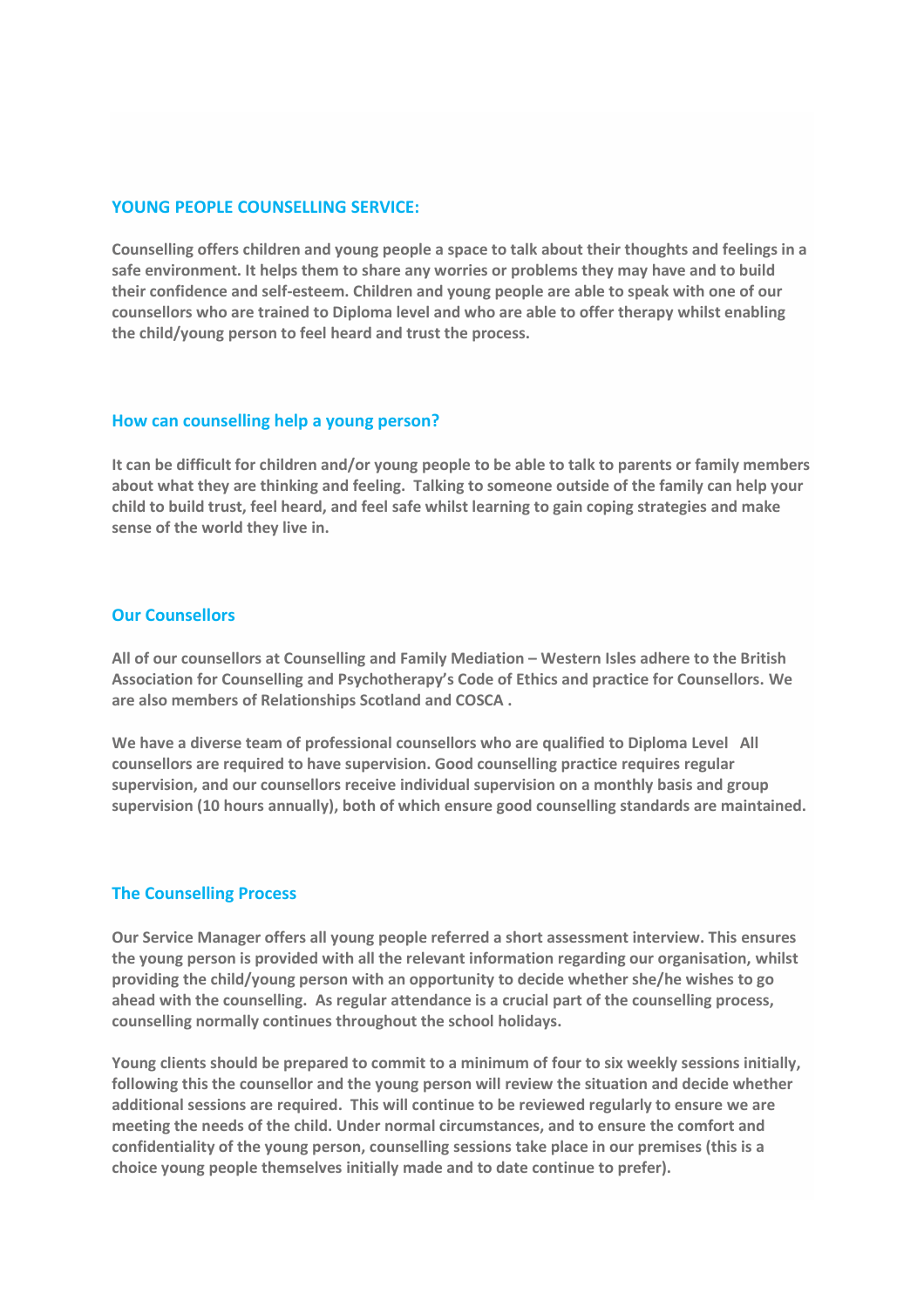**When/where necessary counsellors will attend school premises. Counsellors also deliver sessions online via Zoom/VScene/or phone.**

### **Confidentiality**

**Counsellors treat information disclosed to them as confidential. In addition, any information their supervisor receives is also treated as confidential and we do not disclose children or young people's details to any third party. Children and young people have a right to speak to someone outside of the family in confidence and neither parent has access to any sessional information. However, should a counsellor feel a child/young person is either a danger to themselves or others, the counsellor does reserve the right to inform outside agencies, but would not do so without, whenever possible, informing the child/young person. Please also note that under the Children's Act, 1989 counsellors are required to report any child protection concerns to our Service Manager who in turn will advise social services.**

### **Cancelled appointments**

**We would ask you to give a full 24 hours' notice for cancelled appointments. However, in the event that an appointment is cancelled on two consecutive weeks, we will give you the opportunity to decide whether or not you wish to continue with your counselling or postpone it to a later date.**

**Established in 1990, Counselling and Family Mediation offers the following services:**

- **A generic Counselling service for couples and individuals**
- **A Counselling service for children and young people**
- **A Family Mediation service**
- **Sex and Relationship Therapy**

**ADDRESS: Counselling and Family Mediation 1 Bank Street Stornoway Isle of Lewis HS1 2XG**

**Tel: 01851 705600**

**Email:** [cfmwesternisles@btconnect.com](mailto:cfmwesternisles@btconnect.com)

**REGISTERED CHARITY NO: SCO16055. COMPANY REGISTRATION NO: SC28815**

**COSCA Registered Member No: OMCORL2920**

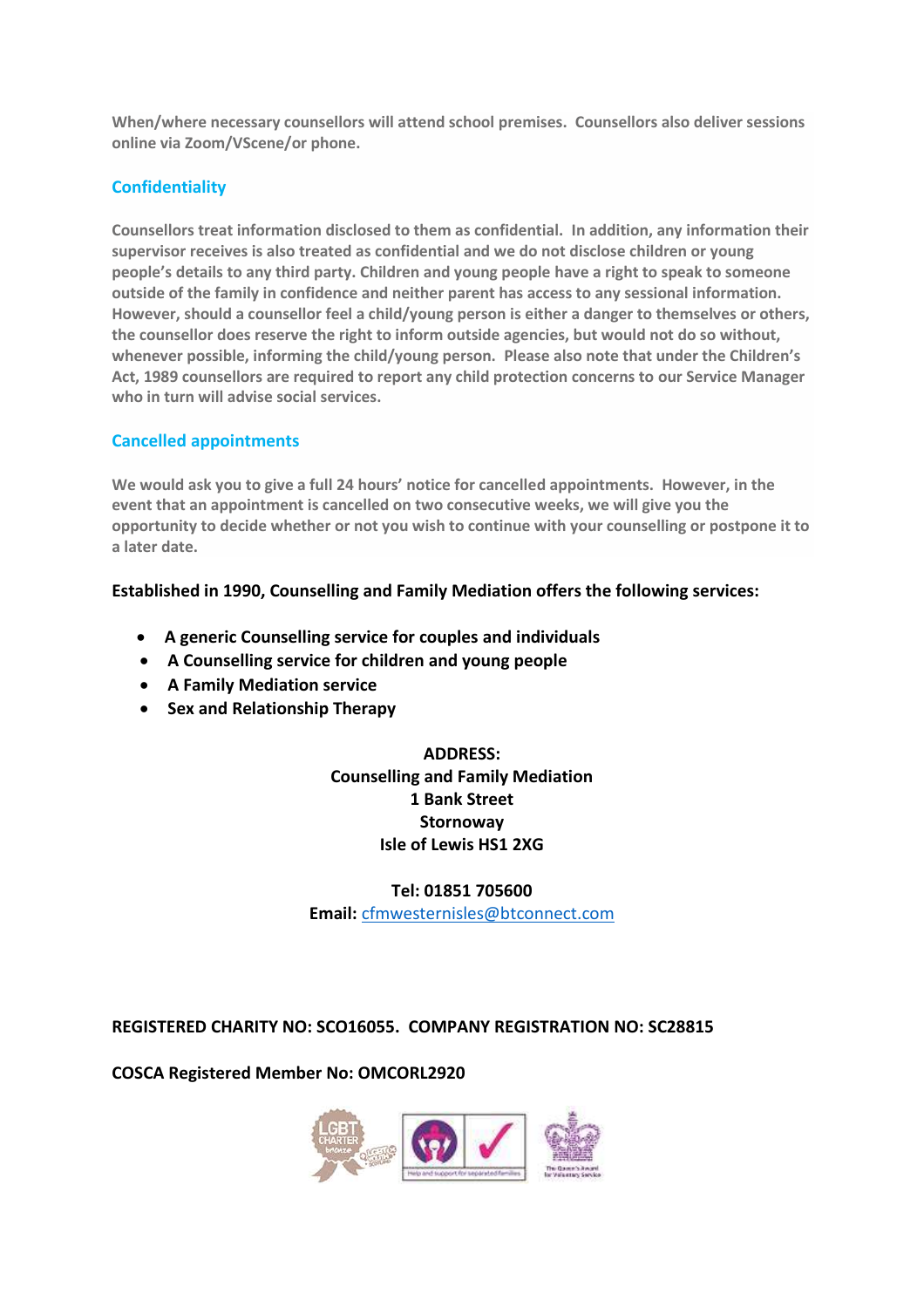## *COUNSELLING AND FAMILY MEDIATION – WESTERN ISLES*

## **SCHOOL COUNSELLING REFERRAL FORM**

| Name:                                     | <b>Date of Birth</b> |  |
|-------------------------------------------|----------------------|--|
| <b>Address:</b>                           |                      |  |
| <b>Post Code:</b>                         |                      |  |
| <b>Contact telephone number: Home:</b>    | <b>Mobile:</b>       |  |
| <b>Parent's/Carers Names:</b>             |                      |  |
| Address if difference from Young Persons: |                      |  |
| Contact telephone number: Home:           | <b>Mobile:</b>       |  |
| <b>SCHOOL ATTENDED:</b>                   | <b>YEAR</b>          |  |
| <b>GUIDANCE TEACHER:</b>                  |                      |  |
| <b>FAMILY GP Practice (if known):</b>     |                      |  |
|                                           |                      |  |